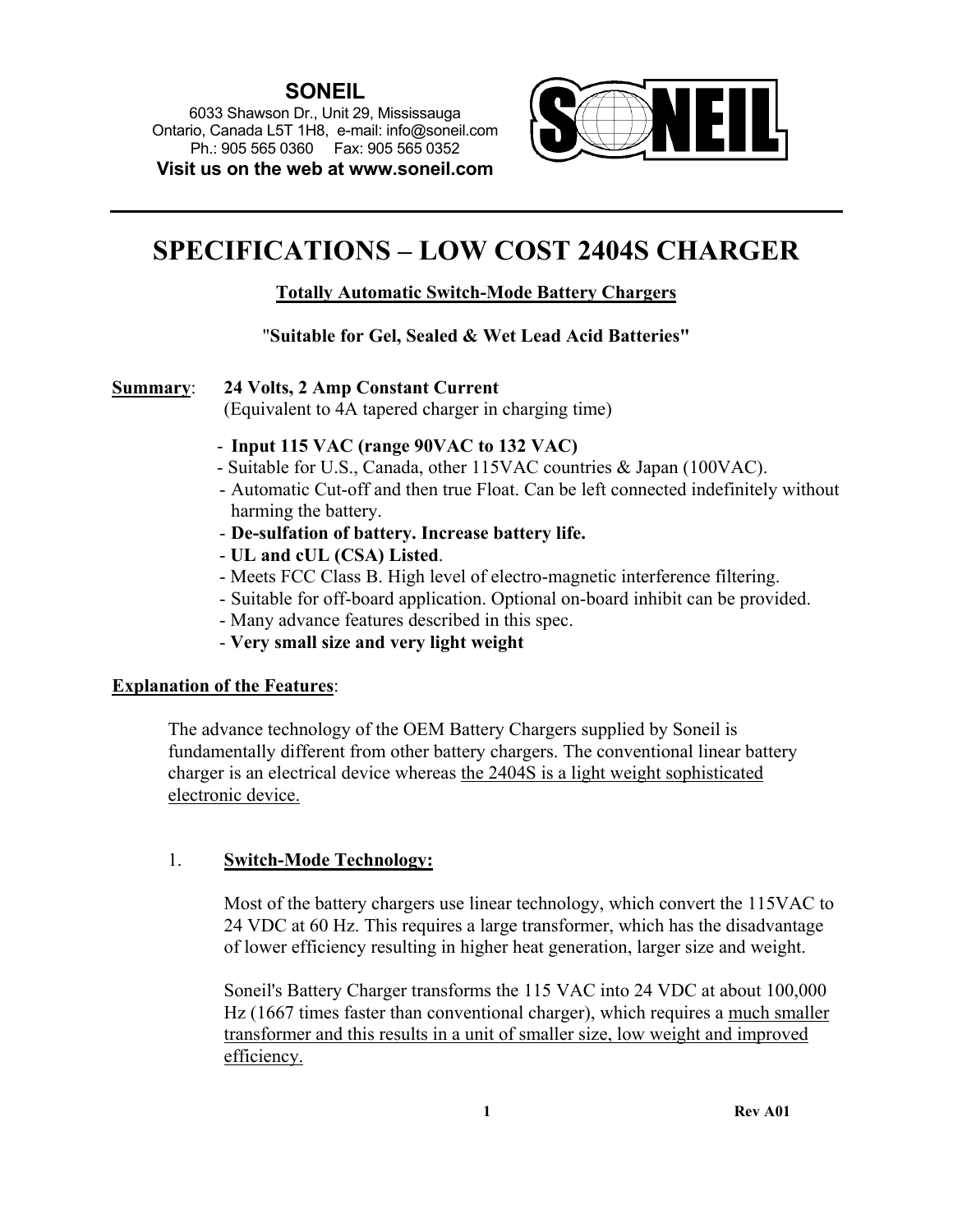The 2404S uses sophisticated electronic circuitry with microchips. All present day computers use switch-mode technology.

### 2. **International Safety Approvals & Listing:**

Both UL & cUL listed.

# 3. **Input Requirements:**

- a) 90VAC to 132VAC
- b) 47 63 Hz

Input AC tolerance +/- 20%. This means 2404S will operate satisfactorily in areas where the input voltage is low.

This charger is also **suitable for every part of the world** where 115 VAC is used and for **Japan** where input is 100 VAC.

# 4. **Output:**

2 Amps Constant Current @ 24 Volts DC (Equivalent to 4 Amps tapered charger in charging time)

- a) Line Regulation @ Full Load 1%
- b) Load Regulation  $\omega$  4%
- c) **Ripple Voltage**: Very low 1%

The peak to peak ripple voltage into a resistive load is less than 200mV for the output voltage above 24 VDC.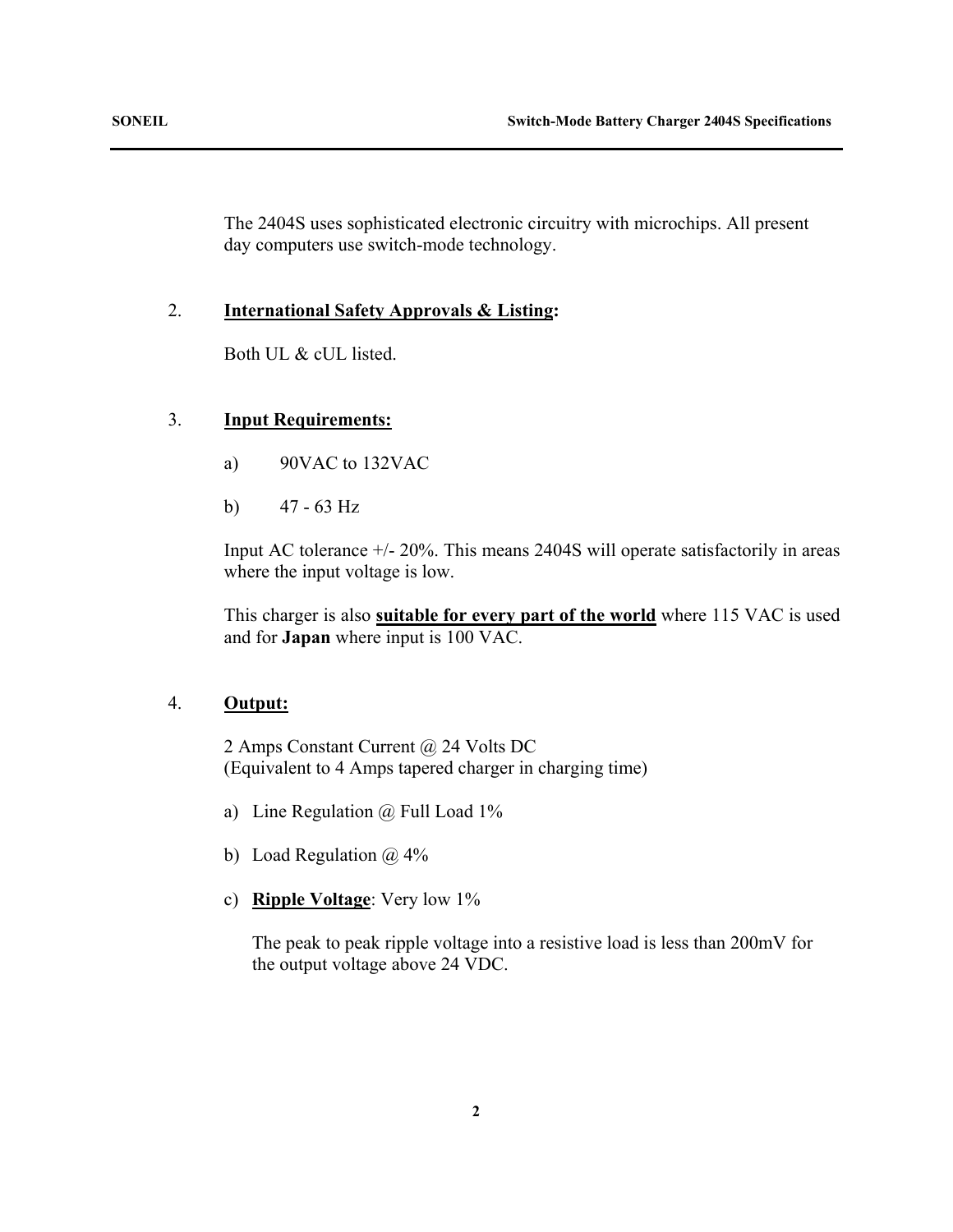#### 5. **Charging Cycle:**

The charging curve is attached. The explanation of the charging cycle is as following.

| <b>Stages</b> | Condition                    | Mode*           | Current              | Voltage          | <b>LED</b> Indication |
|---------------|------------------------------|-----------------|----------------------|------------------|-----------------------|
| Stage 1       | Charging Pulse mode          | Pulse mode      | 2A Pulsing           | $0.5V$ to $5.0V$ | Flash                 |
| Stage 2       | <b>Constant Current mode</b> | CC mode         | 2Α                   | 5.0V to 28.8 V   | Yellow                |
| Stage 3       | Constant Voltage mode        | CV mode         | Reduces from $2A***$ | Holds at 28.8V   | Yellow                |
| Stage 4       | Standby Voltage mode         | Standby CV mode | Reduces to zero      | Maintains 27.6V  | Green                 |
|               | Recharging mode              | CC mode         | 2Α                   | 27.6V            | Yellow                |

 **\*** CC mode = Constant current charge

 **\*** CV mode = Constant voltage charge

\*\*\* See Stage 3 description below

#### **Stage 1: Deep Discharge Charging Pulse Mode: LED Flash**

The charger starts charging at 0.5V and give pulse current up to 5V. This has effect of removing loose sulphation formed during deep discharge state of the battery.

#### **Stage 2: Constant Current Mode (CC): LED Yellow**

The charger changes to constant current 2A. When the battery voltage reaches up to 28.8V, the charging stage changes from CC (Constant Current) to CV (Constant Voltage) mode.

#### **Stage 3: Constant Voltage Mode (CV): LED Yellow**

 The charger holds the battery at 28.8V and the current slowly reduces. When the current reaches at 0.5CC (CC=Constant Current), this point called the Switching Point. The Switching Point is one of the great feature of this battery charger that it can adjust the current automatically according to battery capacity. Other chargers are not capable to adjust the current automatically.

#### **Stage 4: Standby Voltage Mode: LED Green**

The charger maintains the battery voltage at 27.6V and current slowly reduces to zero. Charger can be left connected indefinitely without harming the battery.

#### **Recharging: LED Yellow**

If the battery voltage drops down to 27.6V, the charger changes from any mode to Constant Current mode and restart charging. The charging cycle will go through Stage 2 to Stage 4.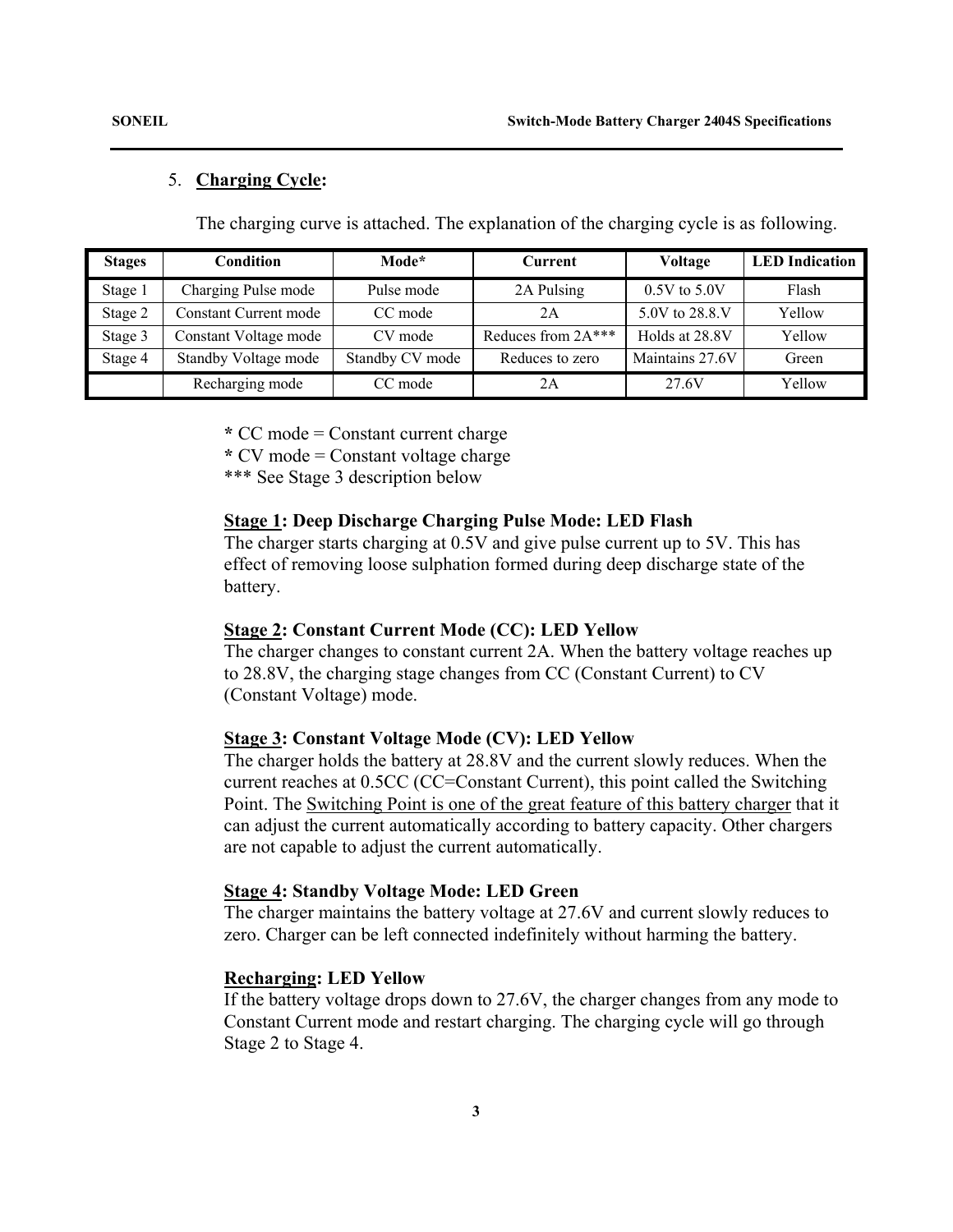# **Soneil charger can charge gel, sealed or wet lead acid batteries without use of any switch.**

## 6. **Two colours and function in one LED:**

LED is used to show the charging status. When the LED is Yellow, the charger is in charging or recharging mode and the current is 2A constant. When the LED Green, the charger is in Standby mode and no current (zero) is flowing.

# 7. **Protection**:

| a)            | <b>Reverse polarity protection</b> | - provided |
|---------------|------------------------------------|------------|
| b)            | <b>Short circuit protection</b>    | - provided |
| $\mathbf{c})$ | <b>Over-Voltage Protection</b>     | - provided |
| $\mathbf{d}$  | Over current protection            | - provided |
| e)            | <b>AC Surge Protection</b>         | - provided |

- f) **Soft start and stop:** Starts and stops gradually. No sudden in-rush of current. This protects both the batteries and any other circuits connected to the charger.
- 8. **De-sulfation of battery:** The charger will remove loose sulfation and increase the battery life. (Hard sulfation cannot be reversed).

# 9. **Electromagnetic Interference (EMI)**:

The charger will not generate excessive radiated or conducted emissions. No interference with TV, radio, computer or other equipment.

Meets FCC Class B.

# 10. **On-board Feature:** Optional

The optional model has a third output wire, which provides an Inhibit signal that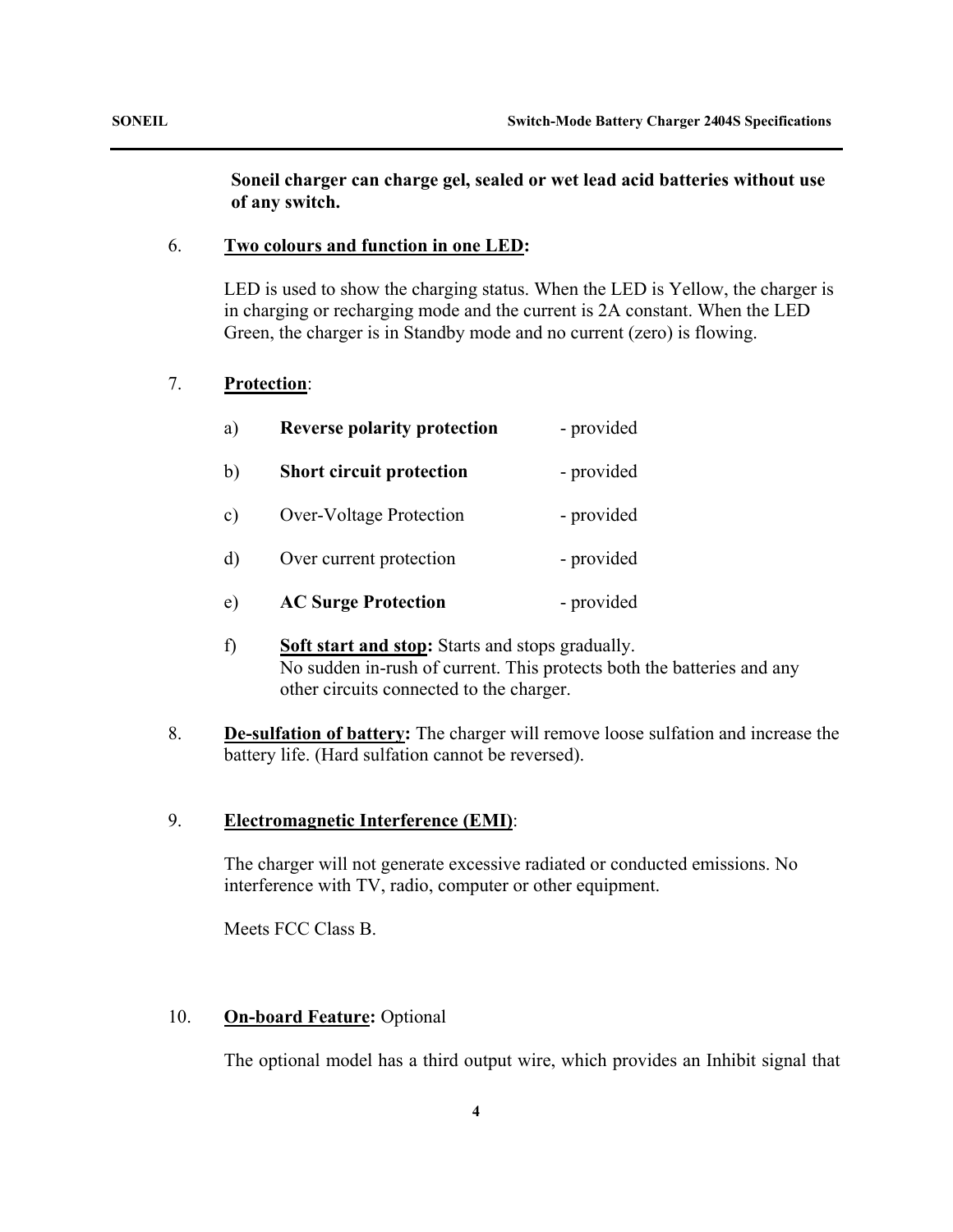will prohibit the operation of the vehicle's motor controller whenever the charger is plugged to an AC source.

# 11. **Size & weight: Very Small**

 Length - 4.3" (110 mm) Width - 2.4" ( 60 mm) Height - 1.2" ( 30 mm)

Weight: 14 Oz (400 grams)

# Ref: SPEC2404S.022701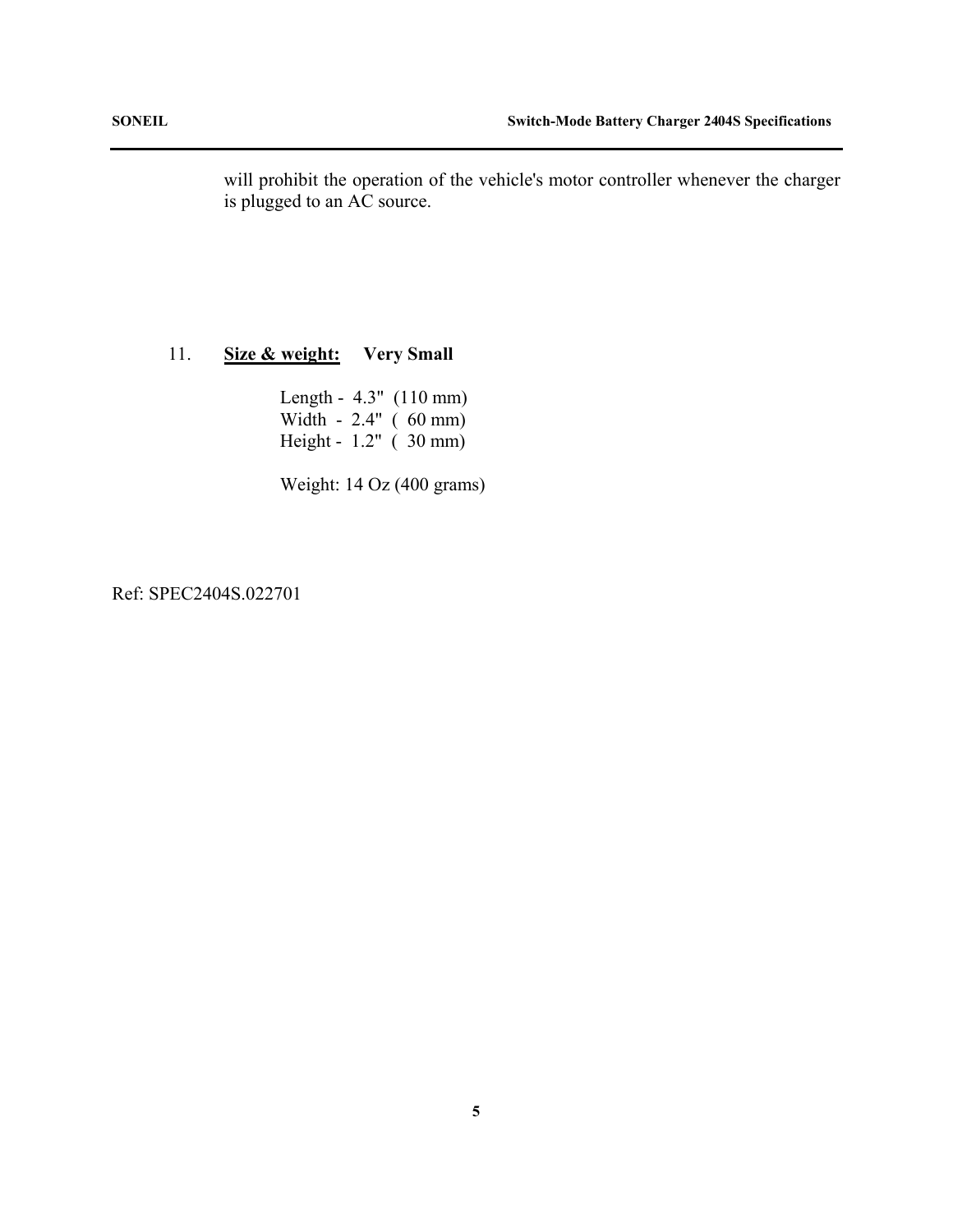

# Ref: Curve2404S&R.23-Jan-04